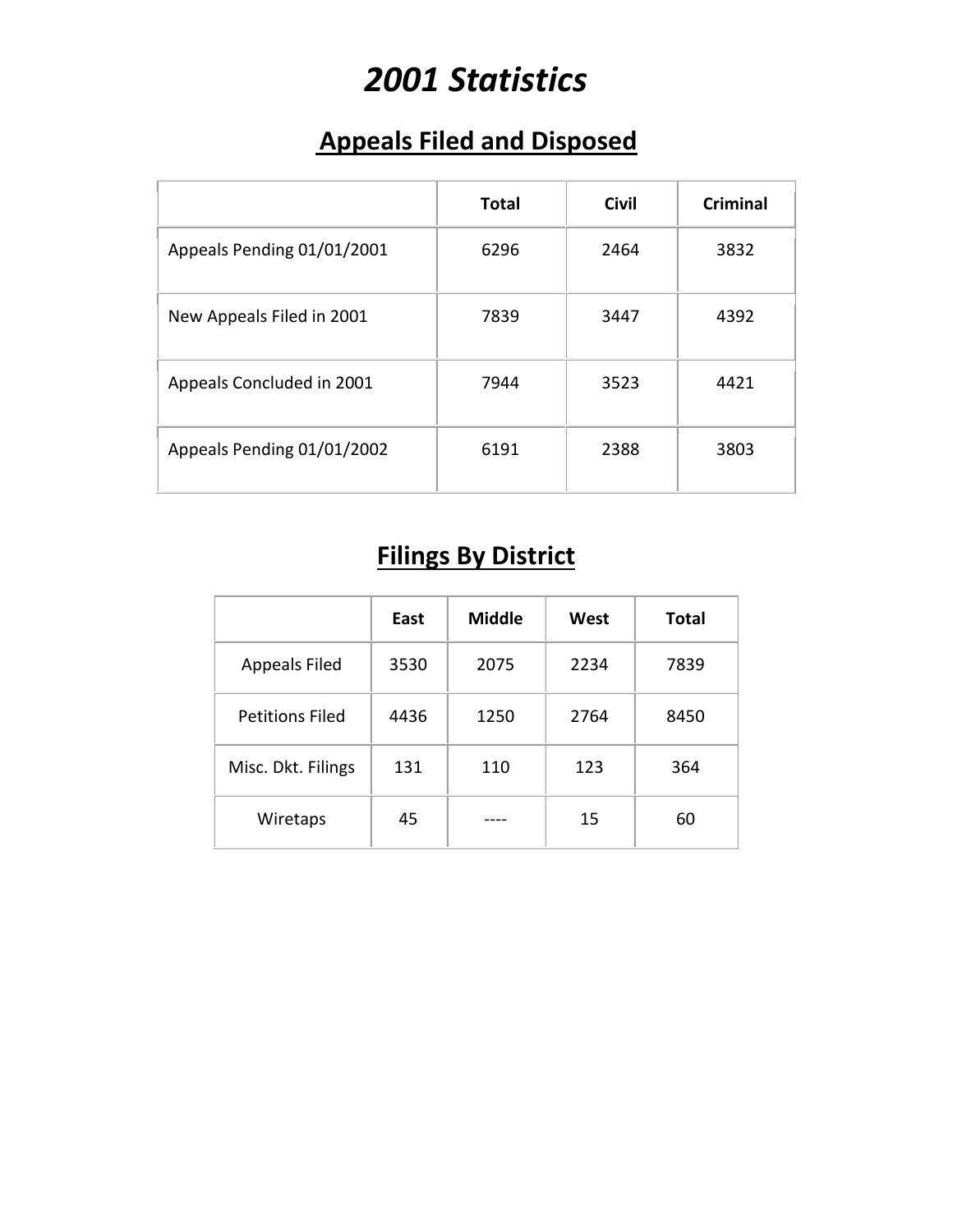## **Appeals by County of Origin**

| Adams           | 45  | Lackawanna     | 103  |
|-----------------|-----|----------------|------|
| Allegheny       | 949 | Lancaster      | 179  |
| Armstrong       | 14  | Lawrence       | 27   |
| Beaver          | 65  | Lebanon        | 44   |
| <b>Bedford</b>  | 34  | Lehigh         | 148  |
| <b>Berks</b>    | 196 | Luzerne        | 191  |
| <b>Blair</b>    | 78  | Lycoming       | 85   |
| <b>Bradford</b> | 61  | McKean         | 18   |
| <b>Bucks</b>    | 200 | Mercer         | 45   |
| <b>Butler</b>   | 68  | Mifflin        | 20   |
| Cambria         | 60  | Monroe         | 113  |
| Cameron         | 1   | Montgomery     | 267  |
| Carbon          | 40  | Montour        | 11   |
| Centre          | 120 | Northampton    | 110  |
| Chester         | 177 | Northumberland | 45   |
| Clarion         | 17  | Perry          | 35   |
| Clearfield      | 46  | Philadelphia   | 2097 |
| Clinton         | 24  | Pike           | 42   |
| Columbia        | 24  | Potter         | 17   |
| Crawford        | 52  | Schuylkill     | 83   |
| Cumberland      | 94  | Snyder         | 34   |
| Dauphin         | 249 | Somerset       | 31   |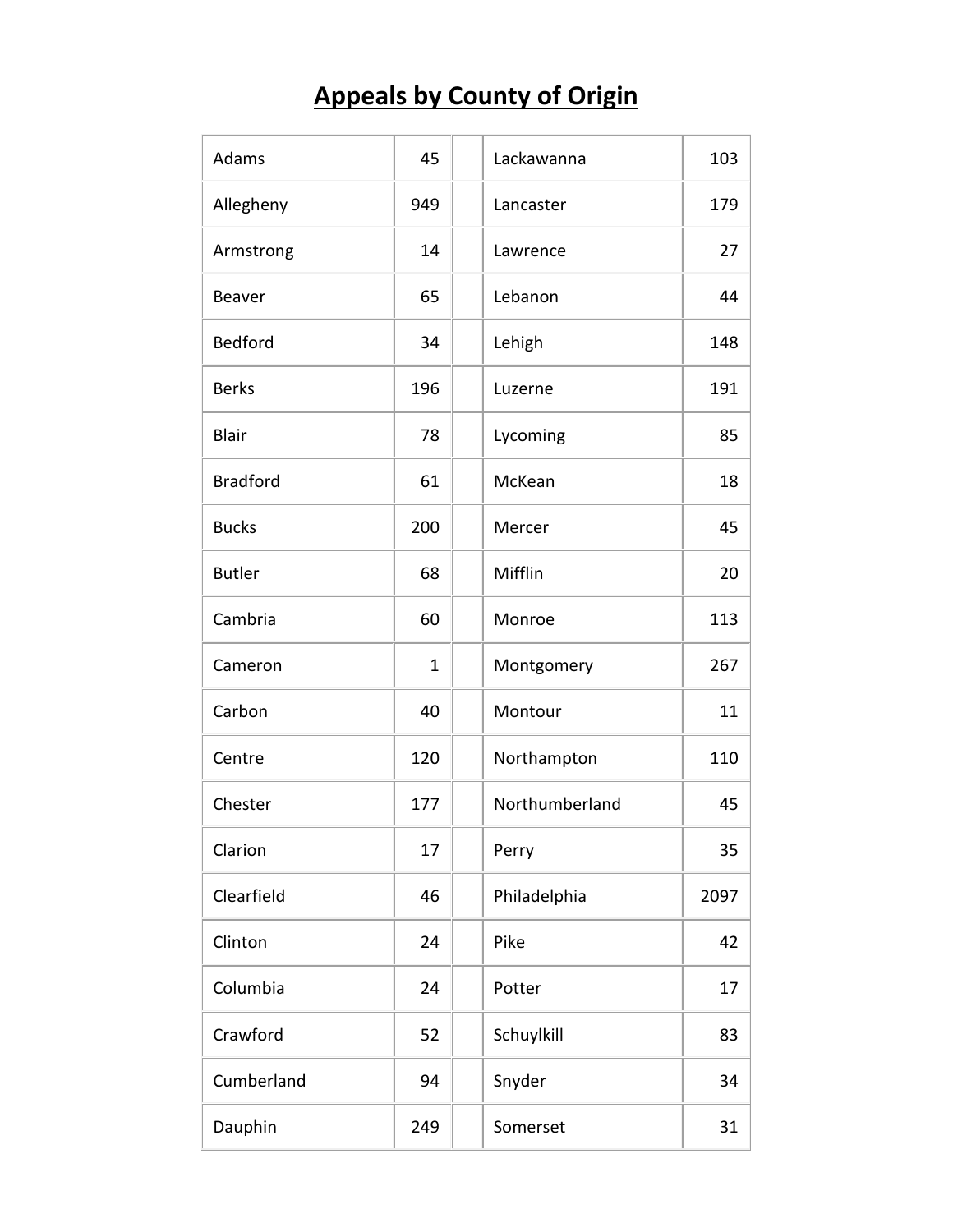| Delaware   | 311 | Sullivan     | 7    |
|------------|-----|--------------|------|
| Elk        | 18  | Susquehanna  | 16   |
| Erie       | 242 | Tioga        | 20   |
| Fayette    | 97  | Union        | 17   |
| Forest     | 3   | Venango      | 36   |
| Franklin   | 69  | Warren       | 9    |
| Fulton     | 5   | Washington   | 94   |
| Greene     | 40  | Wayne        | 25   |
| Huntingdon | 23  | Westmoreland | 131  |
| Indiana    | 35  | Wyoming      | 18   |
| Jefferson  | 17  | York         | 240  |
| Juniata    | 7   | <b>Total</b> | 7839 |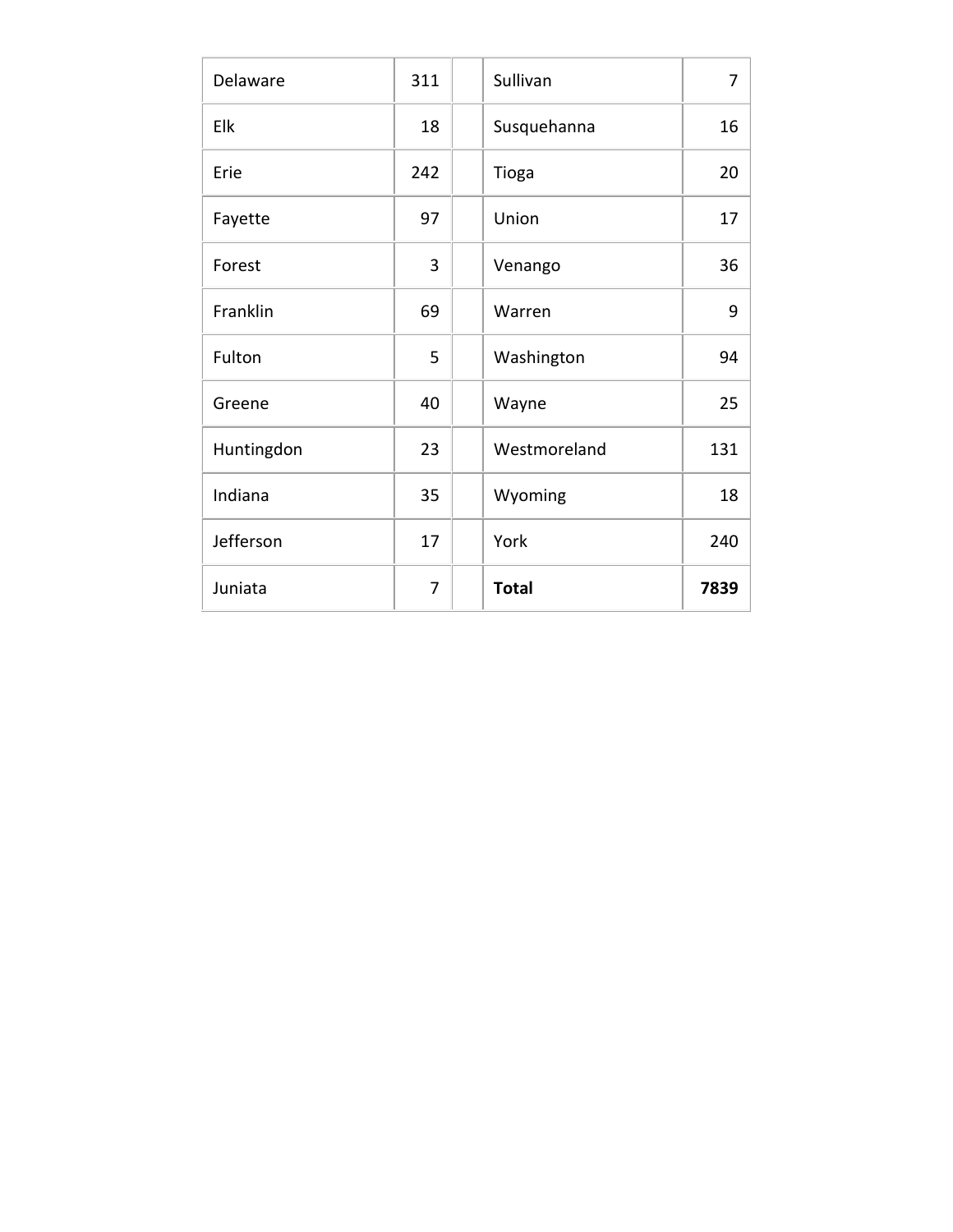## **Appeals by Type of Case**

| Adoption                                          | 26  |                                       | Legal Malpractice                     | 20   |
|---------------------------------------------------|-----|---------------------------------------|---------------------------------------|------|
| <b>Aggravated Assault</b>                         | 387 |                                       | <b>Medical Malpractice</b>            | 118  |
| Arbitration                                       | 44  |                                       | Mortgage Foreclosure                  | 41   |
| Asbestos                                          | 50  |                                       | Motor Vehicle Accident                | 75   |
| Assault                                           | 123 |                                       | Murder                                | 167  |
| Assumpsit                                         | 119 |                                       | Murder 1                              | 198  |
| <b>Burglary</b>                                   | 190 |                                       | Murder 2                              | 30   |
| Child Support                                     | 165 |                                       | Murder 3                              | 50   |
| Civil Action - Law                                | 852 |                                       | <b>Ordinance Violation</b>            | 23   |
| Contract                                          | 110 |                                       | Possession of an Instrument of Crime  | 39   |
| <b>Controlled Substance</b>                       | 544 |                                       | Premises Liability - Slip and Fall    | 41   |
| <b>Corruption of Minors</b>                       | 46  |                                       | <b>Products Liability</b>             | 23   |
| Criminal                                          | 259 |                                       | <b>Protection from Abuse</b>          | 43   |
| Criminal Conspiracy                               | 143 |                                       | Rape                                  | 147  |
| Custody / Visitation                              | 212 |                                       | <b>Receiving Stolen Property</b>      | 54   |
| Declaratory Judgment                              | 50  | Recklessly Endangering Another Person |                                       | 20   |
| Dependency                                        | 84  | Robbery                               |                                       | 328  |
| <b>Disorderly Conduct</b>                         | 26  | <b>Spousal Support</b>                |                                       | 39   |
| Divorce                                           | 237 |                                       | <b>Summary Offenses/Conviction</b>    | 50   |
| Driving Under the Influence                       | 207 |                                       | <b>Termination of Parental Rights</b> | 24   |
| Ejectment                                         | 21  |                                       | <b>Terroristic Threats</b>            | 30   |
| Equity                                            | 192 |                                       | Theft                                 | 134  |
| Estate/Probate/Wills/Intestate                    | 94  | Trespass                              |                                       | 277  |
| Forgery                                           | 22  | <b>Uniform Firearms Act</b>           |                                       | 35   |
| Harassment                                        | 38  |                                       | <b>Vehicle Violations</b>             | 89   |
| Homicide                                          | 81  |                                       | Other Civil*                          | 377  |
| <b>Indecent Assault</b>                           | 66  | Other Criminal*                       |                                       | 752  |
| <b>Involuntary Deviate Sexual Conduct</b>         | 98  |                                       |                                       |      |
| <b>Involuntary Termination of Parental Rights</b> | 129 |                                       | <b>TOTAL</b>                          | 7839 |

*\* Includes appeals originally classified as "other" as well as appeals originally classified in categories with fewer than 20 appeals filed in 2001.*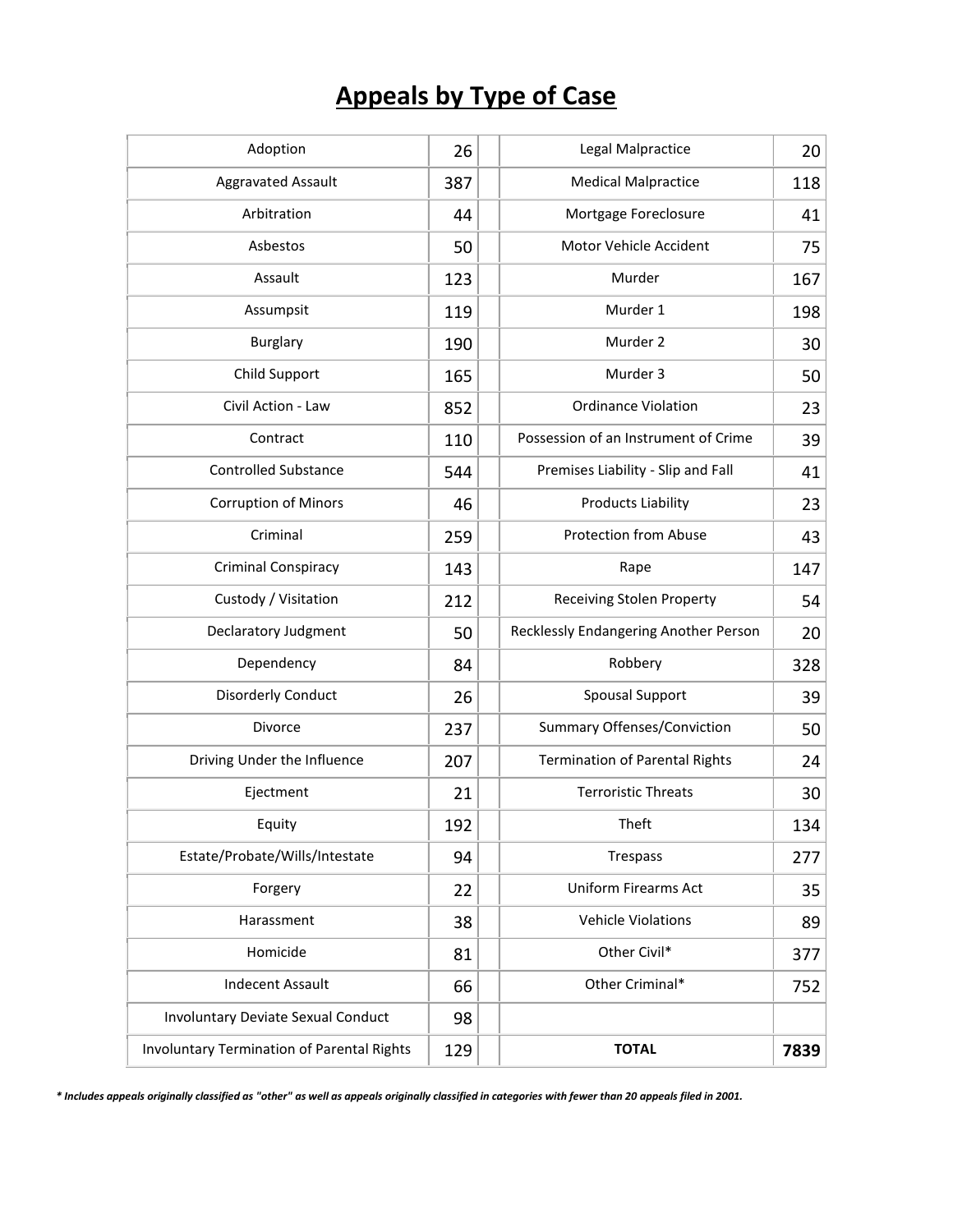### **Opinions Filed**

|                             | <b>Total</b> | <b>Civil</b> | <b>Criminal</b> |
|-----------------------------|--------------|--------------|-----------------|
| Published Opinions 2001     | 385          | 222          | 163             |
| Non-Published Opinions 2001 | 4281         | 1428         | 2853            |
| <b>Total 2001</b>           | 4666         | 1650         | 3016            |

### **Disposition of Appeals by Type of Disposition and Type of Case**

| <b>Type of Disposition</b> | <b>Total</b> | <b>Civil</b> | <b>Criminal</b> |
|----------------------------|--------------|--------------|-----------------|
| By Filed Decision          | 4941         | 1790         | 3151            |
| By Order or Discontinuance | 3003         | 1733         | 1270            |
| <b>Total</b>               | 7944         | 3523         | 4421            |

### **Reargument/Reconsideration**

| Petitions Filed:          | 439  |  |
|---------------------------|------|--|
| <b>Petitions Granted:</b> | 28   |  |
| <b>Percent Granted:</b>   | 6.4% |  |